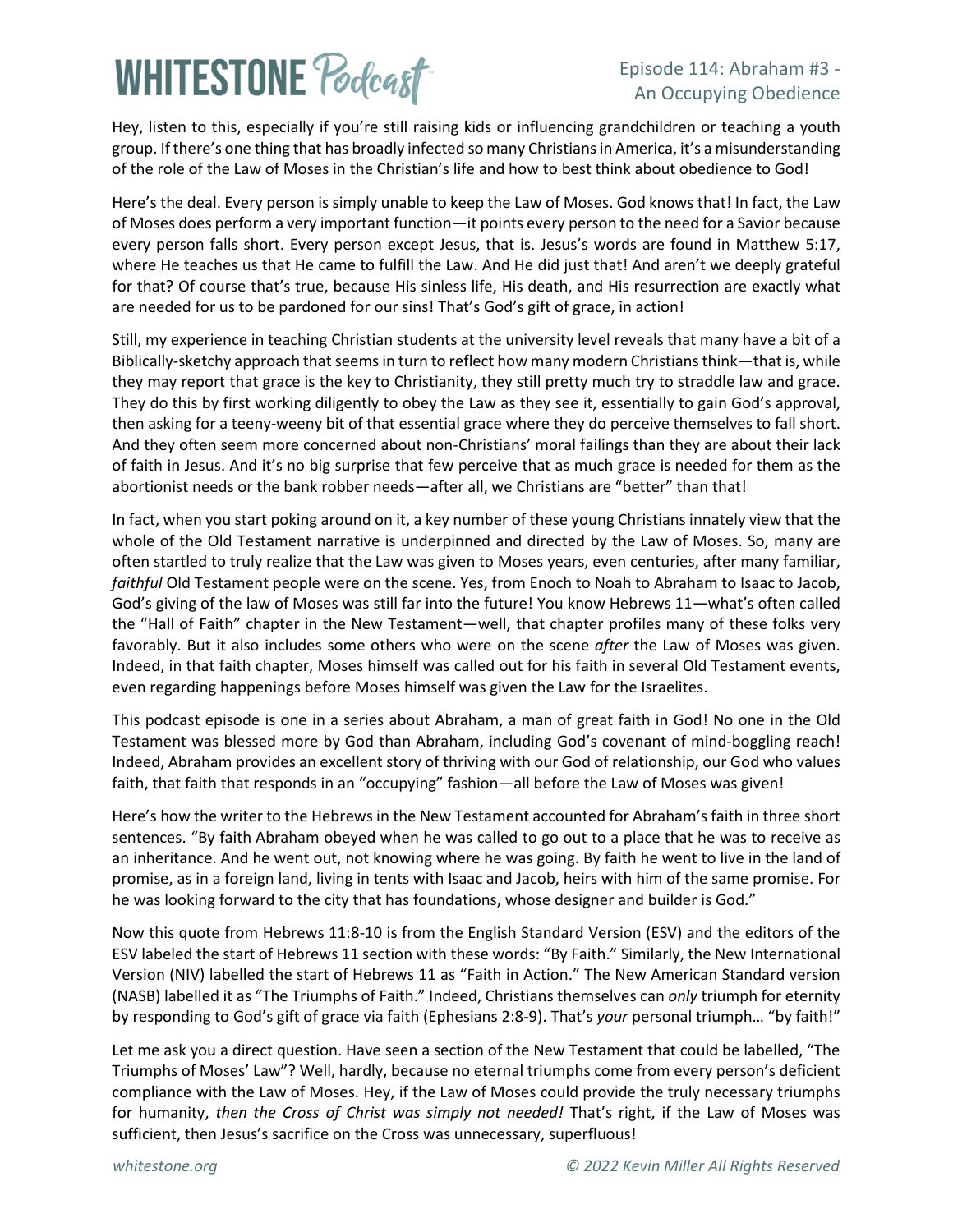# **WHITESTONE Poclast**

#### Episode 114: Abraham #3 - An Occupying Obedience

But instead of the NIV's "Faith in Action" label, how about considering the label "Law in Action"? Well, ironically, a couple of passages in the New Testament could be labelled "Law in Action," for example, when the Pharisees were busy condemning others, even trying to trap Jesus Himself, while they were falling short of the very Law they were supposedly stewarding for God.

But in a very weird but profound sort of way, such Pharisees and others like them were indeed fulfilling Bible *truth*, because the Bible teaches that law increases sin! (Yes, the Bible says that law increases sin! See Romans 5:20, Romans 7:5, and 1 Corinthians 15:56.) Now, that's not the ordinary message you hear in church, is it? But that doesn't make it any less true and wonderfully applicable to our lives! The extraordinary, liberating truth that was crafted only through Jesus's death and resurrection is that bornagain Christians are not under the Law, they are under grace! (Romans 6:14) Now, that's…amazing…grace!

So, in this context, what does Abraham "do" for us—for you and for me—in this day and age? Well, Abraham also wasn't "under the Law" of Moses either, again, because that Law hadn't yet been given by God. But that didn't stop Abraham from being lauded by the Word of God for his *obedience!* Hey, the first ten words of Hebrews 11:8 in the ESV are these: "By faith Abraham obeyed when he was called to go…"

What? Did that say "obedience"? Isn't "obedience" all about following the letter of the Law of Moses and rule-following under civil authorities? Well, yes, but God's emphasis is faith-focus! That's because we are destined to fail in keeping the Law of Moses, but we definitely can succeed by *obeying* God by *faith*—just like Abraham did! That's what the report in the New Testament Bible verse means when it says, "By faith Abraham obeyed when he was called to go…" The Old Testament rendering of that story says that Abraham "went" "as the Lord had told him," leaving behind everything familiar to him! In this way, Abraham started actually "occupying" the promises of God—yes, obeying by faith, by acting faithfully and holding fast onto God's promises! Abraham is certainly held up by Scripture—in the Old Testament *and* the New Testament—as a shining example of an "occupying" faith in God's actions and promises!

You see, God is like a landlord who has set up a perfect dwelling, say, in the form of a completed action that requires a faith response—like "Christ and Him crucified"—or in the form of a promise—like "I will never leave you nor forsake you." Our response is to be a great tenant in such dwellings, moving in faith to occupy the promises made! That's essentially what Abraham did—he occupied God's promises by leaving his relatives, leaving his homeland, embracing the covenant with God, and offering up his son Isaac. All these were essentially *obedience,* they are responses *in faith*, full-fledged *occupyings* of the promises offered by God.

And here's the big-picture point for the Christian. Full obedience to the Law of Moses is a task that can easily become an foreboding drudgery, something necessary for the willing but something that can never be correctly fulfilled. But obedience to a promise from God—now that's something to occupy! This…*this* is the life of the Christian: obediently occupying God's promises by faith, joyfully expecting the fullness of what God has for His child of the covenant.

This "*occupying obedience*" is one incredible example that Abraham has modeled for us as Christians. Abraham, too, like born-again believers today, was not under the Law, so he could look at the walk of his ancestor Enoch and the faith of his ancestor Noah and, in so doing, recognize that the promises of God are the wonderful havens for us to occupy obediently, joyfully, expectantly! And this is one key reason why the writer of the book of Hebrews wrote chapter 11, specifically for his Jewish Christian audienceto highlight key examples of occupying obedience in faith from Old Testament characters, whether they occupied the promises of God before or after the Law of Moses was given!

Like Abraham, this is very personalized to us, in every nook and cranny of our lives—where we work, who we see, who or what we steward. God gives us amazing promises, and, our occupying, joyful obedience to those promises is exactly what our loving Father rejoices in. How amazing! How's your "occupying"…?